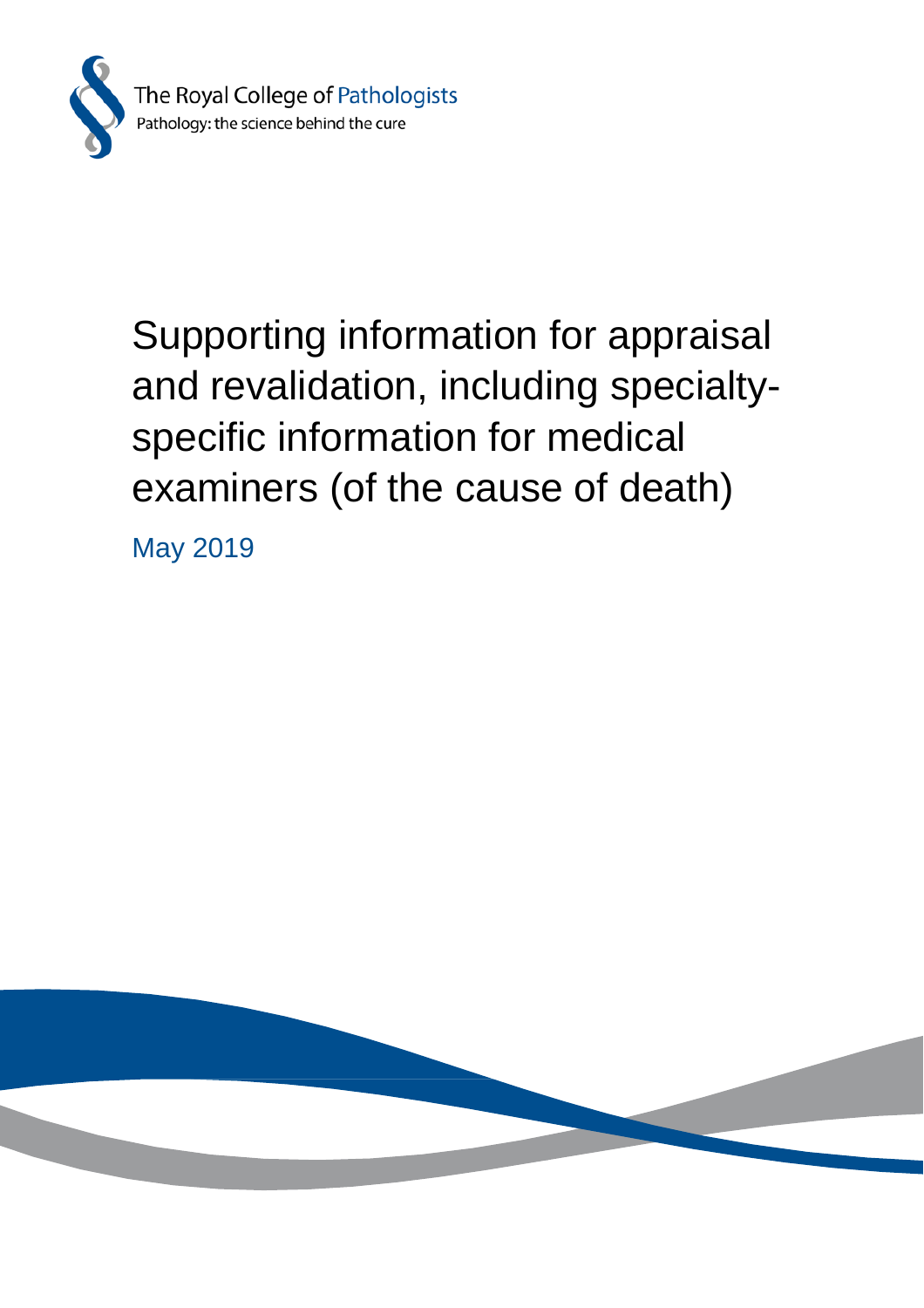# **Contents**

| 1.0 |                                                                            |  |
|-----|----------------------------------------------------------------------------|--|
| 2.0 | General information: providing context about what you do                   |  |
| 3.0 | Keeping up to date: maintaining and enhancing the quality                  |  |
| 4.0 | Review of your practice: evaluating the quality of your professional work4 |  |
| 5.0 | Feedback on your practice: how others perceive the quality                 |  |

#### **The Royal College of Pathologists** 6 Alie Street London E1 8QT T: 020 7451 6700 F: 020 7451 6701 [www.rcpath.org](http://www.rcpath.org/)

Registered charity in England and Wales, no. 261035 © 2019 The Royal College of Pathologists

You may download, display, print and reproduce this document for your personal, non-commercial use. All other rights are reserved. Requests and inquiries concerning reproduction and rights should be addressed to the Royal College of Pathologists at the above address.



WKF 010519 2 V1 Final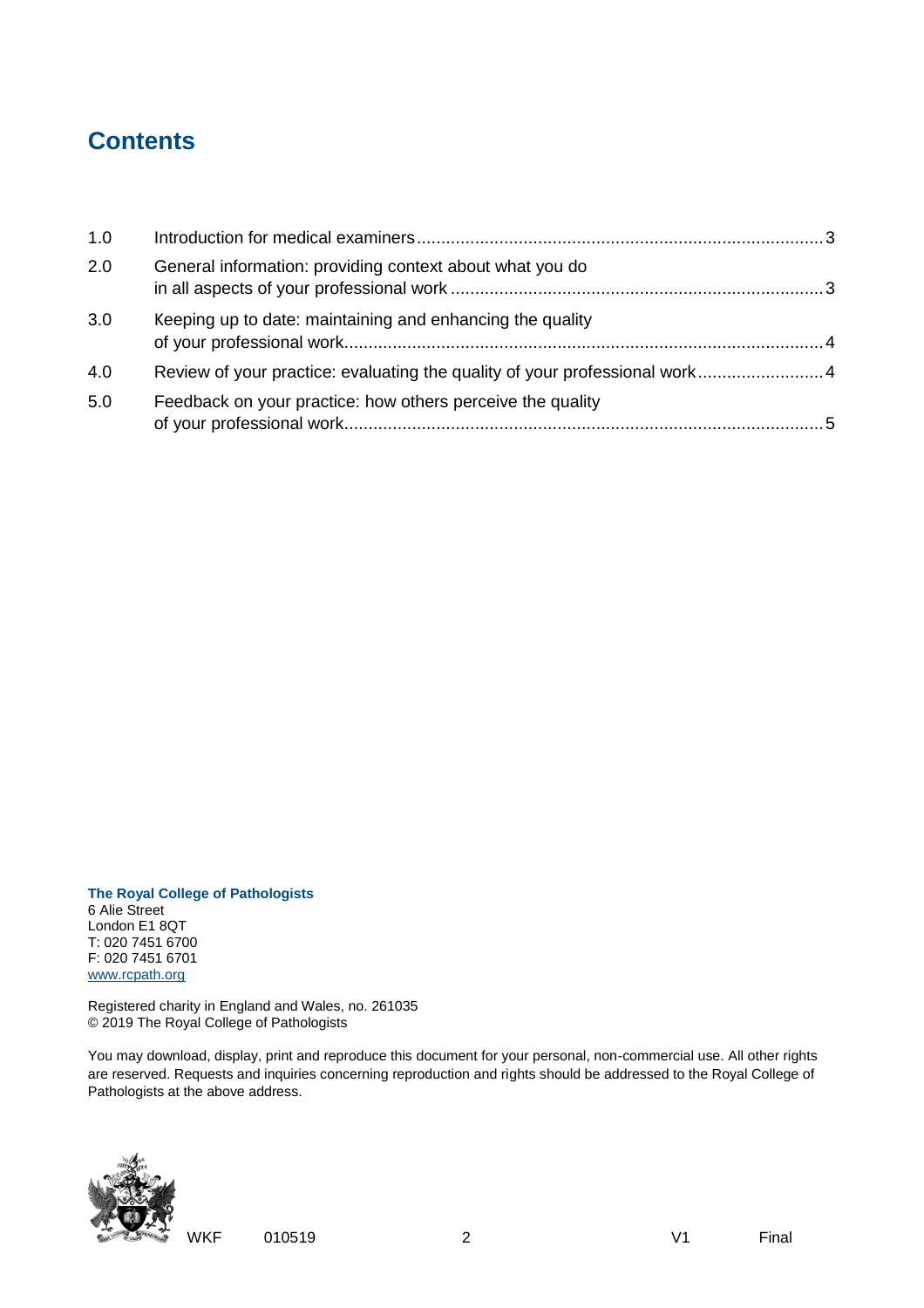# <span id="page-2-0"></span>**1.0 Introduction for**

# **medical examiners**

The purpose of revalidation is to assure patients, the public, employers and other healthcare professionals that doctors have up-to-date licences and are fit to practise.

The medical royal colleges and faculties are responsible for setting the standards of care within their specialty, and for providing specialty advice and guidance on the supporting information required by you to demonstrate that professional standards have been met. It is recommended that you read this document along with the General Medical Council's (GMC's) *[Supporting information for appraisal and revalidation](file://///volumes/image_library_copy2/Publications/Professionalism/Medical%20examiners/AppData/Local/Microsoft/Windows/Temporary%20Internet%20Files/Content.Outlook/5COOJEI8/We%20recommend%20that%20you%20read%20this%20document%20along%20with%20the%20GMC’s%20‘Supporting%20information%20for%20appraisal%20and%20revalidation’.)*.

There are six types of supporting information all doctors must collect, reflect upon and discuss at appraisal:

- continuing professional development (CPD)
- quality improvement activity
- significant events
- feedback from patients or those to whom you provide medical services
- colleague feedback
- complaints and compliments.

Although the types of supporting information are the same for all doctors, this document contains specific advice for medical examiners seeking revalidation.

Medical examiners are in an unusual position as they represent a new medical specialty and have widely different backgrounds, so learning needs will differ. Most will hold other clinical roles.

The specialty-specific guidance for medical examiners in this document is, in some respects, more detailed than that which is provided for other specialties. It is likely to be refined in the light of practical experience.

Revalidation demands 'whole practice appraisal'. Doctors whose work covers more than one specialty must cover all aspects in one process. Medical examiners with other clinical roles must consult the parallel specialty guidance and balance the inputs to appraisal with their workloads and developmental needs.

<span id="page-2-1"></span>It is increasingly common for doctors to be appraised by someone who does not practise in their specialty. This document will also assist appraisers in understanding what is expected at annual appraisal.

# **2.0 General information:**

# **providing context about what you do in all aspects of your professional work**

You should provide information on the proportion of your working week spent in your medical examiner role, your approximate caseload and any additional related duties (such as management roles or training staff in correct death certification processes). Your personal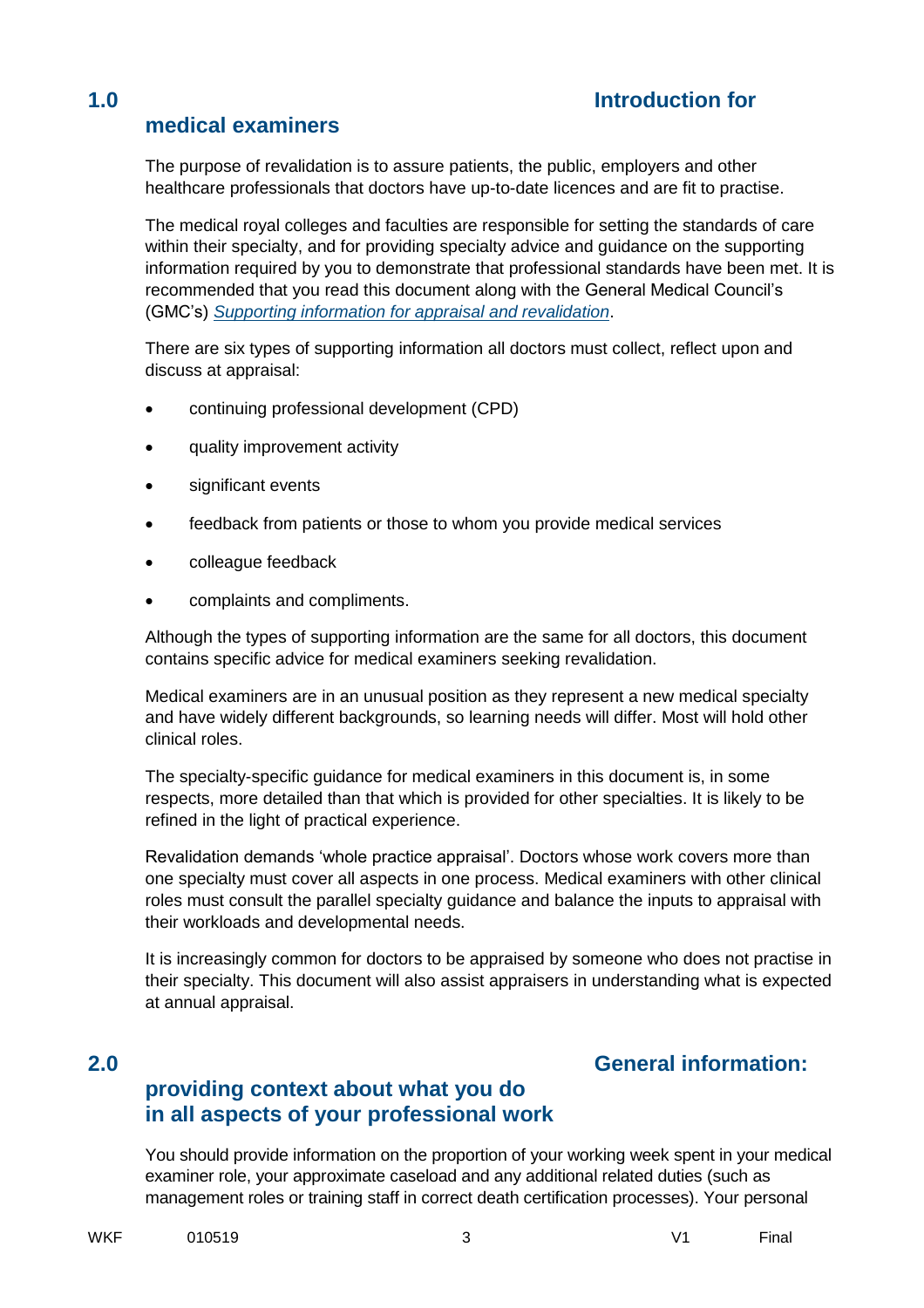development plan (PDP) must include items of specific relevance to work as a medical examiner and you should be able to identify and justify those elements to your appraiser.

If you hold other clinical roles, the description of the whole of your practice is required. This will help your appraiser to identify the areas of work of a medical examiner where your other medical experience might not provide sufficient knowledge and understanding. It may assist the appraiser if full-time medical examiners provide a short summary of previous medical experience, either informally or as part of the 'Scope of work' section.

## <span id="page-3-0"></span>**3.0 Keeping up to date: maintaining and enhancing the quality of your professional work**

### **3.1 Continuing professional development (CPD)**

You are advised to use a system for recording CPD activity such as one of those provided by the medical royal colleges.

The Royal College of Pathologists provides an online portfolio to its members, available at [www.rcpath.org/profession/professional-standards/cpd.html.](http://www.rcpath.org/profession/professional-standards/cpd.html)

Newly appointed medical examiners' CPD records must include evidence of completion of the mandatory online and face-to-face training packages prior to starting work as a medical examiner. This should include a certificate stating how long was spent on the e-learning modules. The College estimates that it should take at least eight hours to complete the elearning to a satisfactory standard. If the e-learning took less than eight hours, the reason for this should be discussed with your appraiser.

There should be reflection on the content and relevance of these packages, including the identification and consideration of areas that should be addressed in the PDP.

All medical examiners' CPD records should include evidence of CPD designed to address the difficult task of keeping up to date (at an appropriate level and with appropriate focus) across the whole breadth of medical practice.

# <span id="page-3-1"></span>**4.0 Review of your practice: evaluating the quality of your professional work**

At present, there are no national audits or registries of direct relevance to medical examiners. However, it is anticipated that the National Medical Examiner will initiate the collation of basic data on workloads, patterns of referral to the coroner, specific causes of death and potentially some key performance indicators. Any such data must be presented at your appraisal, along with published national figures to permit benchmarking.

The Royal College of Pathologists expects local audits will be used to investigate any apparent 'outliers' from national data.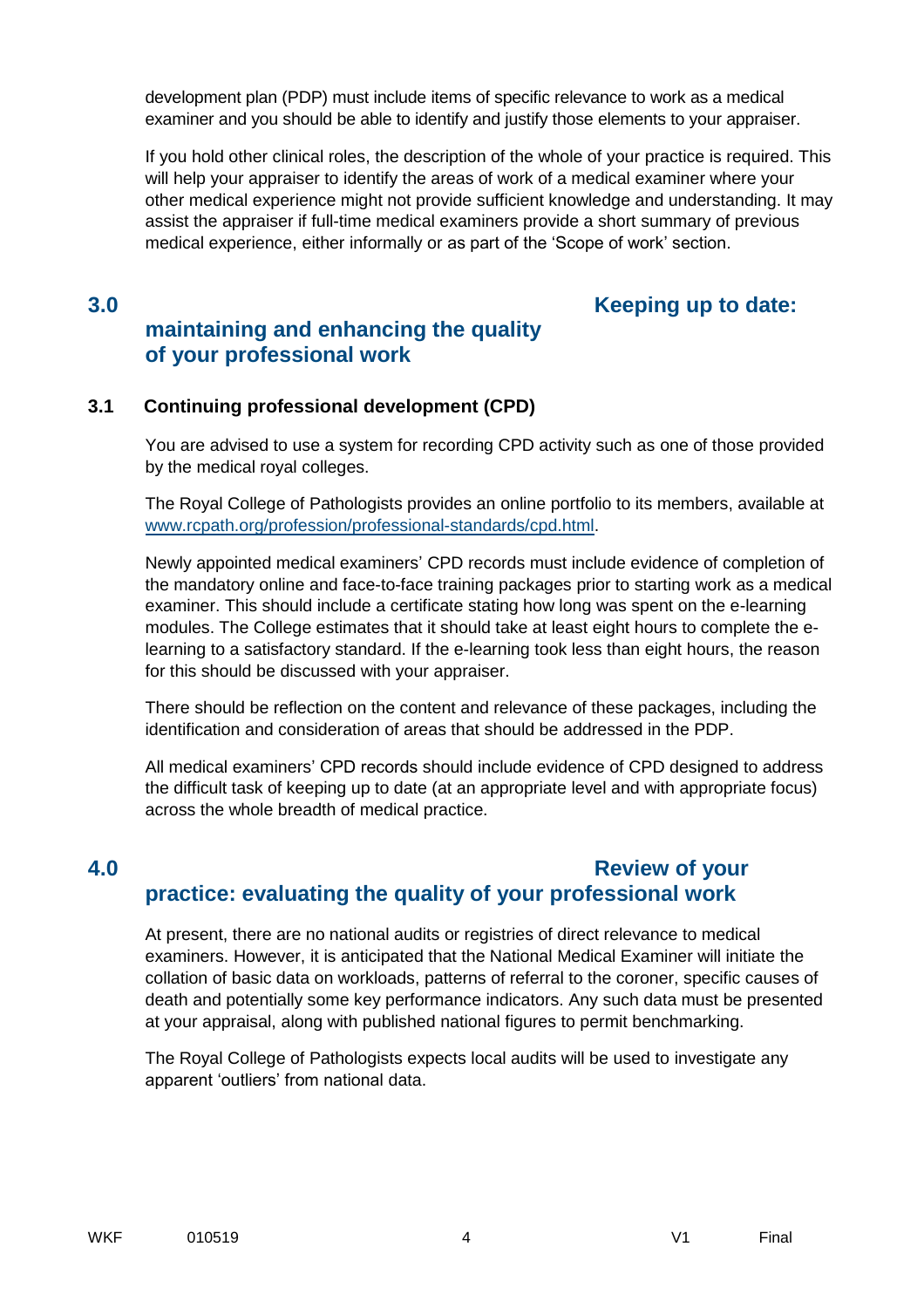#### **4.1 Review of clinical outcomes**

Outcome measures, as understood in other medical specialties, are not relevant to medical examiners. However, you should consider whether specific audits can target outcomes that are relevant your work as a medical examiners.

#### **4.2 Case review or discussion**

The purpose of case reviews is to demonstrate that you are engaging meaningfully in discussion with your medical and non-medical colleagues in order to maintain and enhance the quality of your professional work. Case reviews provide supporting information on your commitment to quality improvement if appropriate audit or registries are unavailable.

For medical examiners, cases for review might include unusual circumstances of death that demanded detailed discussion with the coroner, those where feedback into the clinical governance system of the health service might be expected to alter clinical practice, or instances where additional information necessitated re-opening of the case. Cases must be anonymised.

### **4.3 Significant events**

Significant events, also known as untoward or critical incidents, are defined as any unintended or unexpected event that could or did lead to harm of one or more patients. This includes incidents that did not cause harm but could have done, or where the event should have been prevented.

Medical examiners are working in a new specialty, so it is not yet possible to identify significant events that are likely to occur, and the usual classification of severity of incidents is not applicable. You will need to make a balanced judgement on which incidents to take to your appraisal meeting. However, one obvious category to include would be cases where a cause of death accepted by you as a medical examiner was subsequently amended.

# <span id="page-4-0"></span>**5.0 Feedback on your**

# **practice: how others perceive the quality of your professional work**

### **5.1 Colleague feedback**

Feedback from colleagues and patients (if an individual has direct contact with patients) must be collected at least once in every five-year revalidation cycle and presented to the appraiser.

If you hold other clinical roles, raters selected to provide feedback should include not just other medical examiners but also doctors whose medical certificates of cause of death you scrutinise, medical examiner officers, coroners and bereavement service staff.

If you are a part-time medical examiner, combining such raters with individuals who are involved with your other clinical duties may produce results that inform neither aspect of your work adequately. If this seems likely to be a problem, you should consider voluntarily undertaking two colleague feedback surveys within each revalidation cycle: one for your clinical work and one for your medical examiner work.